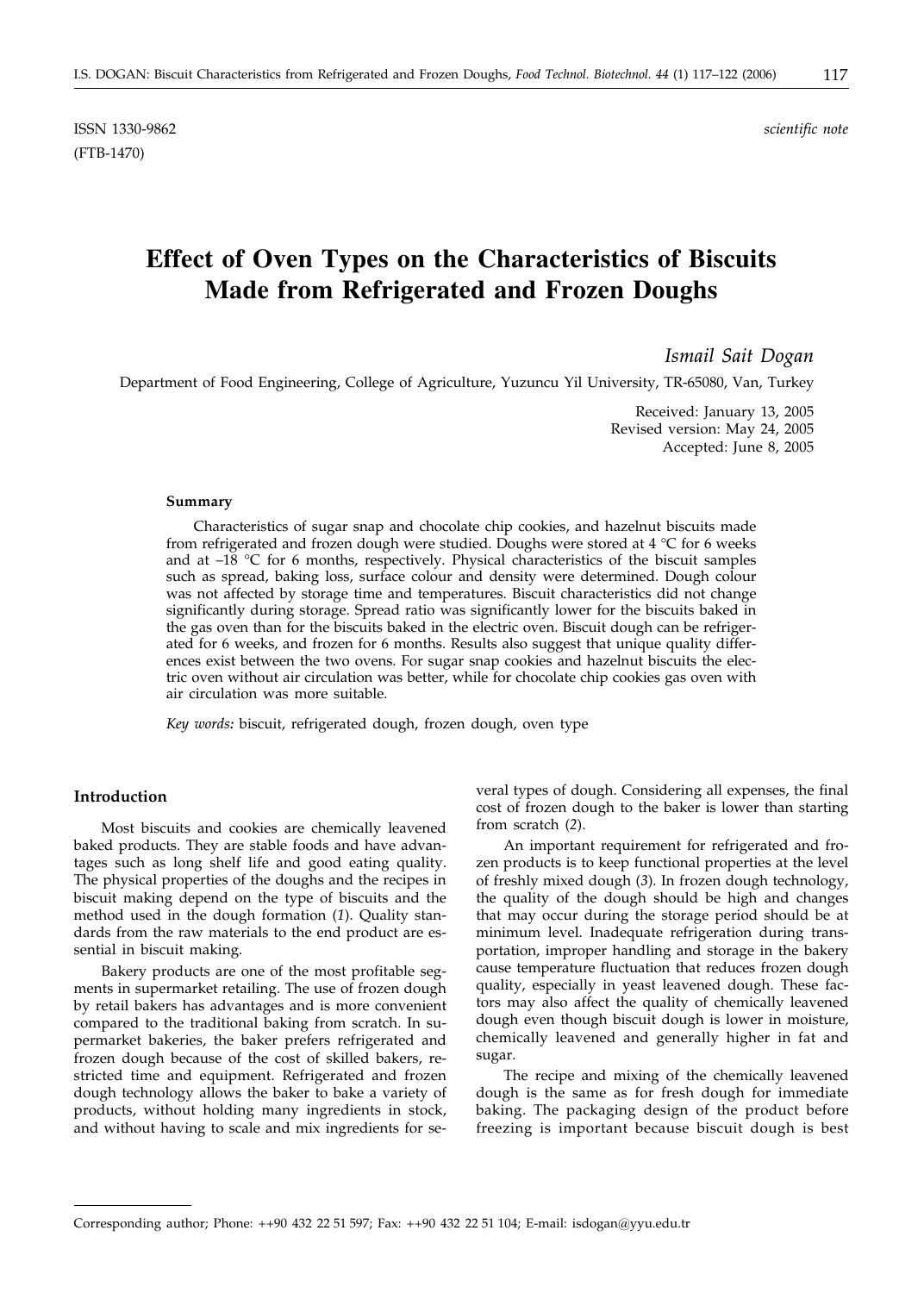frozen in the shape of cylinders. A minimum amount of thawing time before baking is important (*2*). Antioxidants and antimicrobial agents can be added to the dough to increase shelf life of the product.

Chemically leavened frozen dough must be thawed before baking. The time required for thawing the dough affects the final product quality. Dough should be thawed for 16 hours in a retarder or a refrigerator. Biscuit dough may be thawed and held in the refrigerator for several days since these doughs are stable at 5 °C. Chemically leavened doughs need slightly longer baking time if they are kept in a refrigerator or a retarder just before baking (*2*).

Food companies have been working to offer easy-to- -prepare and ready-to-eat foods to meet the demands of working households. In-store bakeries have played a major role in profit contribution to supermarkets and their numbers have increased in recent years. Among refrigerated and frozen doughs, danish-type doughs, frozen pizza, yufka (thin parbaked dough layer), baklava dough, manti (meat-filled small dough) are popular items in supermarkets. In general, chemically leavened doughs are not common as yeast leavened ones. Biscuit, *i.e.* cookie, dough is not found in Turkey as may be seen in Western countries. Customers demand a variety of tastes at increasing levels. It is difficult to offer many items from in-store bakery with many constrains as indicated above.

Customer can either buy freshly baked biscuits or bake them at home. Quality fluctuation is a detrimental factor for the customer. They demand the same taste that they are familiar with. Making the dough with careful preparation in the central warehouse and transporting it to the stores is the best way to fulfill this request.

Biscuit quality and baking time also change with oven design and operating parameters. These parameters must be well established and controlled for each type of baked products. In the production of biscuit dough, dough-mixing procedure, packaging of the product before freezing, storage period for refrigeration and freezing should be well established for high quality product. In this study, quality differences of biscuits made from fresh, refrigerated and frozen dough were compared. The effects of storage time and oven types were investigated.

# **Materials and Methods**

# *Materials*

Commercial biscuit flour with 10.3 % protein and 0.53 % ash (14 % mb) were used in the study. A commercial hydrogenated vegetable shortening, NBY from Besler Food, Inc. (Istanbul), wheat starch from Kenton Gida, Inc. (Istanbul), dextrose, NaHCO<sub>3</sub> from Ustalar Food, Inc. (Istanbul) were provided. Fine pure beet sugar and chocolate drops were obtained from the market. SFI index of the shortening was 31.4, 11.4 and 6.8 for 20, 30 and 35 °C, respectively.

# *Biscuit recipes*

In the study, doughs for sugar snap cookies, chocolate chip cookies and hazelnut biscuits were prepared

with the following ingredients (Table 1). For mixing the dough samples, KitchenAid KSM45 mixer (KitchenAid Europa, Inc., Brussels, Belgium) in the preliminary stage, and a dough mixer with a flat beater (OM20, Oztiryakiler, Inc. Istanbul) in the main experiment were used.

Table 1. Ingredients for biscuit recipes

| $m$ (ingredients)/g | Sugar snap | Chocolate chip | Hazelnut |
|---------------------|------------|----------------|----------|
| Flour               | 100.0      | 100.0          | 100.0    |
| Sugar               | 60.0       | 80.0           | 80.0     |
| Chocolate chip      |            | 60.0           |          |
| Hazelnut            |            |                | 60.0     |
| Shortening          | 30.0       | 50.0           | 50.0     |
| Egg                 |            | 30.0           | 30.0     |
| Water               | 21.0       |                |          |
| Starch              | 10.0       |                |          |
| Sodium bicarbonate  | 1.1        | 1.5            | 1.5      |
| Dextrose            | 1.0        |                |          |
| Vanillin            |            | 1.5            | 1.5      |
| Salt                | 1.0        | 1.0            | 1.0      |
| Potassium sorbate   | 0.3        | 0.3            | 0.3      |

# *Preparation of biscuit doughs*

#### Sugar snap cookies

Sugar, salt, sodium bicarbonate and shortening were creamed with a flat beater for 2 min at 90 rpm, scraped and mixed for 1 min at 130 rpm. After measuring specific gravity, water containing dextrose and potassium sorbate was added to the cream and mixed for 1 min at 60 rpm, scraped and mixed for another 1 min at 90 rpm. Finally, sifted flour was added and mixed for 1 min at 60 rpm, scraping twice to obtain homogeneous dough. Total mixing time was 6 min.

#### Chocolate chip cookies and hazelnut biscuits

Sugar, salt and shortening were creamed with a flat beater for 3.5 min at 90 rpm, scraping after 30 s. Eggs, vanillin and potassium sorbate were added and mixed for 2 min at 90 rpm. Sifted flour containing sodium bicarbonate and chocolate chips or hazelnuts, depending on the recipes, were added and mixed for 15 s at 60 rpm, scraped and mixed for additional 15 s at 90 rpm. Total mixing time was 6 min, as for sugar snap biscuits.

# *Dough freezing and storage*

Biscuit dough samples obtained at 22 °C were filled into a synthetic polyethylene case, 40 mm in diameter (Aksun Food, Istanbul) and the ends were closed with plastic clips (Fig. 1). Each dough pack was coded, and stored for 6 weeks at 4  $^{\circ}$ C and for 6 months at -18  $^{\circ}$ C.



**Fig. 1.** A sample of biscuit dough filled into a case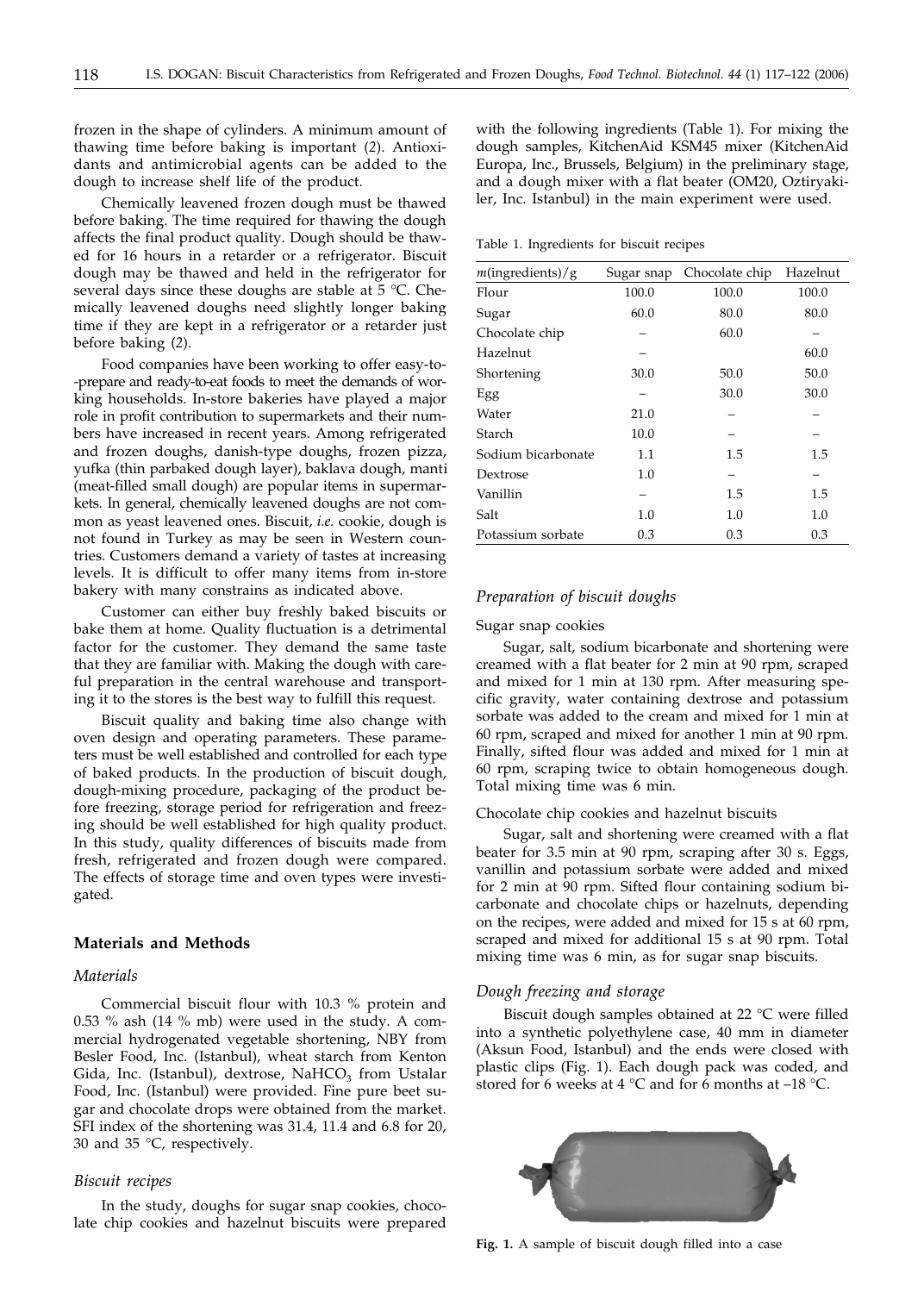# *Preparation and baking of biscuits*

The dough samples kept at  $4 °C$  and at  $-18 °C$  were baked and analysed in weekly and monthly intervals, respectively. Dough samples were taken from the refrigerator or freezer and kept until the temperature in the centre reached 22 °C. Sugar snap cookie dough samples were sheeted and shaped according to the AACC Method 10.52 (*4*). The other two biscuit dough samples were shaped using an ice cream dispenser, 35 mm in diameter (Sancar Food, Istanbul). Optimum baking temperatures for each type of oven were determined in the preliminary study. The biscuits were baked at 175 °C for 12 min in the gas oven with air circulation (Pastamatik-PS5, Koseoglu, Istanbul) and at 205 °C for 13 min in the electric oven without air circulation (Bosch, Istanbul). The biscuits were cooled to room temperature and then weighed.

### *Evaluation of dough and biscuit samples*

Specific gravity of sugar snap cookie dough was determined as described by Dogan and Walker (*5*). Diameter (W) and thickness (T) of six biscuits of three types were measured by placing them edge to edge and by stacking one above the other in height (H). Measurement was repeated twice by rearranging and restacking. Spread factor (W/H·100) was calculated. Moisture loss was estimated by weighing the dough and the biscuits. Biscuit densities were calculated and expressed as  $g/cm<sup>3</sup>$ for three types of biscuits. Evaluation of the samples was performed weekly or monthly depending on the storage temperature.

The dough and biscuit colours were determined as described by Dogan (*6*). L values (lightness scale: black 0, white 100) were compared for each tested combination. The dough for hazelnut biscuits and chocolate chip cookies had the same ingredients except for hazelnuts and chocolate. Therefore, dough colour measurement was only performed on sugar snap cookies and hazelnut biscuit dough samples. For surface cracks, biscuit samples were scanned using a flatbed scanner; and pictures were saved. At the end of experiment, the pictures and biscuit samples were visually compared with each other for cracking patterns.

#### *Data analyses*

The experiment was planned according to the randomised block design with two replicates. The effect of storage time and oven type on dough and physical properties of each type of biscuits made from refrigerated and frozen dough were evaluated and compared with control dough*,* and least significance differences (LSD) were computed at p<0.05 if difference exists using the Solo Statistical Software 6.0.4 (BMDP, Saugus, MA, USA).

## **Results and Discussion**

#### *Dough properties*

The average lightness (L) values of control dough for sugar snap cookies and hazelnut biscuits before refrigeration and freezing were 84.3 and 72.9, respectively. In the study, the density of the control dough for sugar snap cookies was recorded as  $1.46$  g/cm<sup>3</sup>. During storage at both storage temperatures, the density did not alter significantly (p>0.05). At the end of six weeks of storage the dough colour of two types of biscuits did not change significantly (p>0.05). L value changed between 84 and 85 for sugar snap biscuit dough and between 67 and 73 for hazelnut biscuit dough.

During six months of storage the colour of two types of biscuits did not change significantly (p>0.05) either. The L values of samples were 84–86 for sugar snap cookies and 68–76.5 for hazelnut biscuit dough during six months of storage. Dough colour of sugar snap cookies was lighter than the colour of the chocolate chip cookies and hazelnut biscuits because of the variations of ingredients.

#### *Biscuit properties*

#### Surface colour and properties

The average L values of control biscuits baked in gas oven for sugar snap cookies, hazelnut biscuits and chocolate chip cookies before refrigeration or freezing were 81, 71 and 73, respectively. The L values of those baked in electrical oven were 84 and 73, respectively. The dough colour of biscuits did not change significantly during six weeks of storage (p>0.05). The L values ranged from 75 to 83 for sugar snap cookies, from 69 to 72 for hazelnut biscuits, and from 64 to 73 for chocolate chip cookies.

On the other hand, storage time and the type of oven affected the surface colour of sugar snap cookies made from frozen dough. The L values ranged from 77 to 82 for sugar snap cookies, from 65 to 73 for chocolate chip cookies, and from 69 to 72 for hazelnut biscuits during frozen storage. Variations of ingredients among the tested biscuits also contributed to the colour difference. The L values slightly decreased for all three types of biscuits with increased storage time, indicated by darker surface colour with time. This difference was only significant for sugar snap cookies ( $p$ <0.05). The mean colour of biscuits (refrigerated and frozen) baked in a gas oven was darker (L=78) than that of biscuits baked in an electric oven (L=80).

The surface colour of sugar snap cookies was significantly affected by the type of oven (p<0.05). The colour of sugar snap cookies baked in the gas oven had lower L values (darker) than the colour of those baked in the electric oven. The type of oven did not affect the surface colours of chocolate chip cookies and hazelnut biscuits. Biscuit surface colour is the most important indicator of the degree of baking as a function of baking time, temperature and air circulation, and should be strictly controlled.

Surface cracking is another critical factor, especially for sugar snap cookies. The cracking pattern did not significantly change with storage time for all three types of biscuits. However, the type of oven affected the cracking pattern and the depth of cracks, especially on sugar snap cookies (Fig. 2). Surface cracks were larger and deeper on the biscuits baked in the electric oven than in the gas oven. Air circulation in the oven is a controlling factor for surface cracking. The air circulation in the gas oven caused the cookie surface to dry quickly, thus reducing cracking.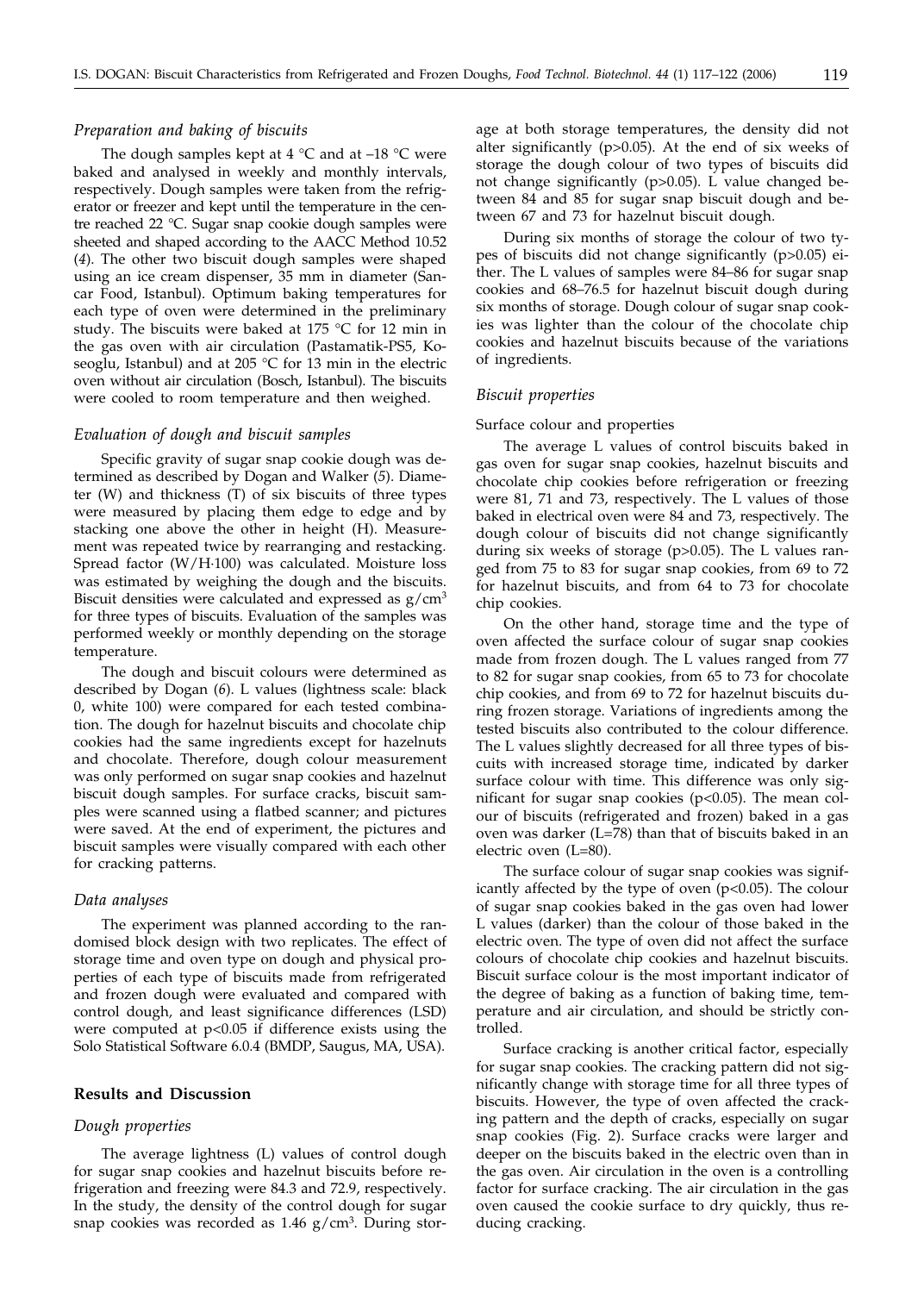

**Fig. 2.** Effects of the gas (G) and electric (E) ovens on the surface appearance of control biscuits

#### *Baking loss*

Baking losses of control biscuits made from three different combinations of ingredients are given in Table 2. The baking loss during refrigeration varied from 12.4– 14.3 % for sugar snap cookies, from 10.5–12.7 % for chocolate chip cookies, and from 10.3–11.3 % for hazelnut biscuits. Baking loss did not significantly change with storage time for all three types of biscuits (p>0.05).

Table 2. Effects of oven type on mean baking loss (%) of control biscuits made from freshly mixed dough

| Type of oven |      | Type of biscuits          |          |
|--------------|------|---------------------------|----------|
|              |      | Sugar snap Chocolate chip | Hazelnut |
| Gas          | 14.5 | 11.0                      | 11.3     |
| Electric     | 122  | 10.2 <sup>2</sup>         | 10.6     |

The baking loss was 12.9–13.8 % for sugar snap cookies, 10.3–12.7 % for chocolate chip cookies, and 10.1– 11.3 % for hazelnut biscuits made from frozen doughs. The baking loss was 1–2 % higher in the gas oven for all

three types of biscuits, as a result of air circulation that caused increased moisture removal rate. The highest loss in sugar snap cookies was probably a result of higher initial moisture content of the dough. Dogan and Walker (*5*) showed similar result, where baking loss increased by 2.1–2.6 %, depending on the baking time and fan speed.

# *Biscuit spread ratio*

Effect of oven type on mean spread ratio of control and experimental biscuits is shown in Tables 3 and 4. The storage time in the freezer was not a critical factor affecting biscuit spreading. As shown in Fig. 2, spread ratio of chocolate chip cookies was higher than of hazelnut biscuits because of the fat content of chocolate chips in the recipe. Spreading during baking also affected the surface characteristics. A higher spread of chocolate chip cookies made the surface smooth. On the other hand, the surface of hazelnut biscuits wrinkled as a result of low spreading during baking.

Table 3. Effects of oven type on mean spread ratio (W/H·100) of control biscuits made from freshly mixed dough

| Type of oven |            | Type of biscuits |          |
|--------------|------------|------------------|----------|
|              | Sugar snap | Chocolate chip   | Hazelnut |
| Gas          | 77.4       | 60.3             | 41.8     |
| Electric     | 84.7       | 74.9             | 49.9     |

Table 4. Effects of oven type on mean spread ratio (W/H·100) of biscuits made from refrigerated (R) and frozen (F) dough

| Type of<br>oven | Type of biscuits |            |                   |            |                |                |
|-----------------|------------------|------------|-------------------|------------|----------------|----------------|
|                 | Sugar snap       |            | Chocolate chip    |            | Hazelnut       |                |
|                 | R                |            |                   |            |                | F              |
| Gas             | $73.8^{\rm a}$   | $74.6^a$   | 56.7 <sup>a</sup> | $58.6^a$   | $38.5^{\circ}$ | $37.5^{\circ}$ |
| Electric        | 809 <sup>b</sup> | $81.8^{b}$ | $75.3^b$          | $73.3^{b}$ | $48.0^{b}$     | $477^{\rm b}$  |

Values for a particular column followed by different letters differ significantly (p<0.05)

Oven type influenced the spread ratio of sugar snap and chocolate chip cookies. As indicated by Dogan and Walker (*5*), faster heat transfer and higher moisture removal rate significantly lowered the spread ratio and altered the biscuit texture. Consistency of biscuit size is of major importance in packaging, considering that cookie packages have standard net mass, labels and sizes. If the biscuits have excessive spread, they will break when being placed in the box. If the spread is insufficient, then the box will not be completely filled and the net mass may vary. Therefore, every batch must be uniform (*7*).

Flour quality refers to the ability of flour to produce good quality products under specifications set by the customers. Size of biscuits (spread ratio) is one of two main factors in achieving a good quality product. It is an indication of the viscous property of the dough and is influenced by the recipe, ingredients, procedures and conditions used in biscuit production (*8*).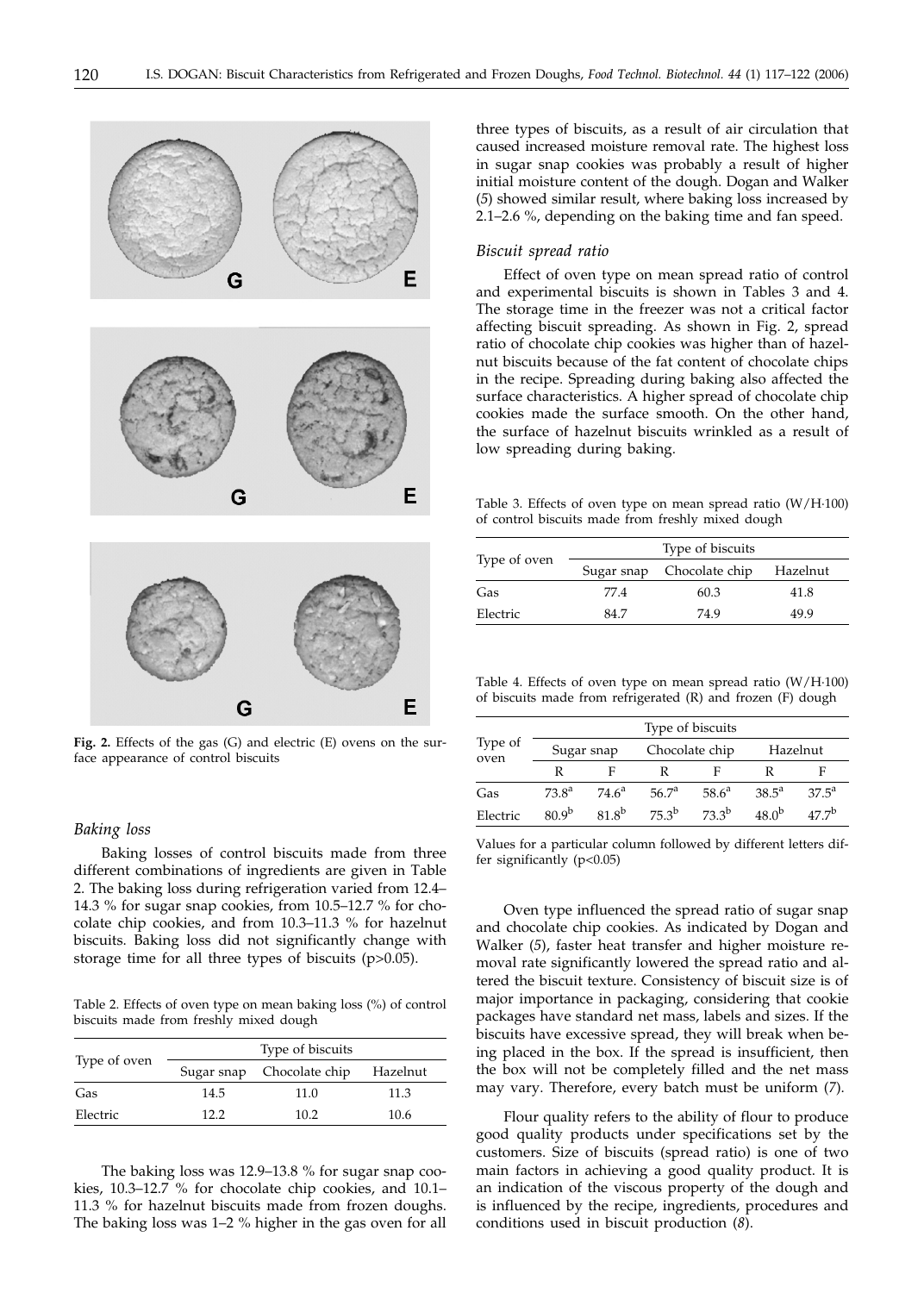# *Density of biscuits*

The densities of control biscuits are given in Table 5. Mean densities of biscuits made from refrigerated dough were 0.52, 0.38 and 0.40 for sugar snap, chocolate chip cookies and hazelnut biscuits during the study, respectively. Mean biscuit densities made from frozen dough were 0.49, 0.38 and 0.39 for sugar snap, chocolate chip cookies, and hazelnut biscuits, respectively. Density was the best index of sensory texture of biscuits. Lower density means greater crispiness and higher textural value. Manohar and Rao (*9*) found a positive correlation between dough firmness and density and a negative correlation between dough stickiness and density of rotary moulded biscuits. Biscuit density is a physical property, it is easy to calculate and it is an objective measurement.

Table 5. Effects of oven type on mean densities  $(g/cm<sup>3</sup>)$  of control biscuits made from freshly mixed dough

| Type of oven |            | Type of biscuits |          |
|--------------|------------|------------------|----------|
|              | Sugar snap | Chocolate chip   | Hazelnut |
| Gas          | 0.49       | 0.40             | 0.39     |
| Electric     | 0.52       | 0.39             | 0.36     |

Sugar snap cookies had higher density than the other biscuits because of lower shortening content and existence of water in the recipe, which caused gluten development to certain extent. Therefore, sugar snap cookies were least crispy; hazelnut biscuits and chocolate chip cookies followed. There was no significant difference between the biscuits made from refrigerated and frozen dough in terms of density (p>0.05).

Oven type had also no effect on the density of sugar snap and chocolate chip cookies. However, densities of experimental hazelnut biscuits baked in the gas and electric oven were 0.40 and 0.37, respectively and they differed significantly (p<0.05).

# **Conclusions**

The colours of refrigerated and frozen doughs during storage did not differ from the freshly mixed dough. Dough quality did not deteriorate during 6 weeks of refrigeration and 6 months of freezing. The surface colour of the sugar snap cookies was affected by the oven type, while that of chocolate chip cookies and hazelnut biscuits was not. Among the physical properties, baking loss, spread ratio, surface characteristics and biscuit density did not change with storage time and temperatures. Biscuit dough can be stored at  $4 °C$  for 6 weeks, and at  $-18$  °C for 6 months. Unique quality differences exist between the two ovens; the spread ratio was significantly lower for the biscuits baked in the gas oven than that for the biscuits baked in the electric oven. It was concluded that electric oven without air circulation was better for baking sugar snap cookies and hazelnut biscuits, and the gas oven with air circulation was better for chocolate chip cookies.

# *Acknowledgement*

This work was funded by a grant (2000-ZF-031). The author would like to thank Chairmanship of Scientific Research of YYU for financial support.

#### **References**

- *1.* I.S. Dogan, Factors affecting cookie quality, *Food Technol. 3* (1998) 72–76 (in Turkish).
- *2.* C.E. Stauffer: Frozen Dough Production. In: *Advances in Baking Technology*, B.S. Kamil, C.E. Stauffer (Eds.), Chapman and Hall, London (1993) pp. 88–106.
- *3.* K. Kulp: Biochemical and Biophysical Principles in Frozen Doughs. In: *Frozen and Refrigerated Doughs and Batters*, K. Kulp, K. Lorenz, J. Brümmer (Eds.), American Association of Cereal Chemists Inc., Minnesota (1993) pp. 63–90.
- *4.* Approved Methods of the American Association of Cereal Chemists, AACC, St. Paul (1995) Method 10.52.
- *5.* I.S. Dogan, C.E. Walker, Effects of impingement oven parameters and formula variation on sugar snap cookies, *Cereal Foods World*, *44* (1999) 597–603.
- *6.* I.S. Dogan, A new approach of measuring colours in biscuit as a quality criteria, *Proceedings of the 7th Turkish Food Congress*, Ankara (2002) pp. 357–362.
- *7.* J.L. Vetter, Selection of fat for cookies, *Technical Bulletin* (*American Institute of Baking*)*, 6* (1984) 5.
- *8.* E.J. Pyler: *Baking Science and Technology,* Sosland Publishing, Merriam (1988) pp. 1012–1021.
- *9.* R.S. Manohar, P.H. Rao, Interrelationship between rheological characteristics of dough and quality of biscuits; Use of elastic recovery of dough to predict biscuit quality, *Food Res. Int. 35* (2002) 807–813.

# **Utjecaj tipova pe}i na svojstva keksa pripravljenih od rashla|enog i zamrznutog tijesta**

#### **Sa`etak**

Ispitana su svojstva prhkih kolačića sa šećerom, sa čokoladnim listićima i keksa s lješnjacima, pripravljenih od rashlađenog i zamrznutog tijesta. Tijesto je bilo pohranjeno 6 tjedana pri 4 °C, te 6 mjeseci zamrznuto na -18 °C. Određene su fizikalne osobine uzoraka keksa, kao što su površina, gubitak pri pečenju, boja površine i gustoća. Vrijeme skladištenja i temperatura nisu utjecali na boju tijesta kao ni na svojstva kolačića. Keksi pečeni